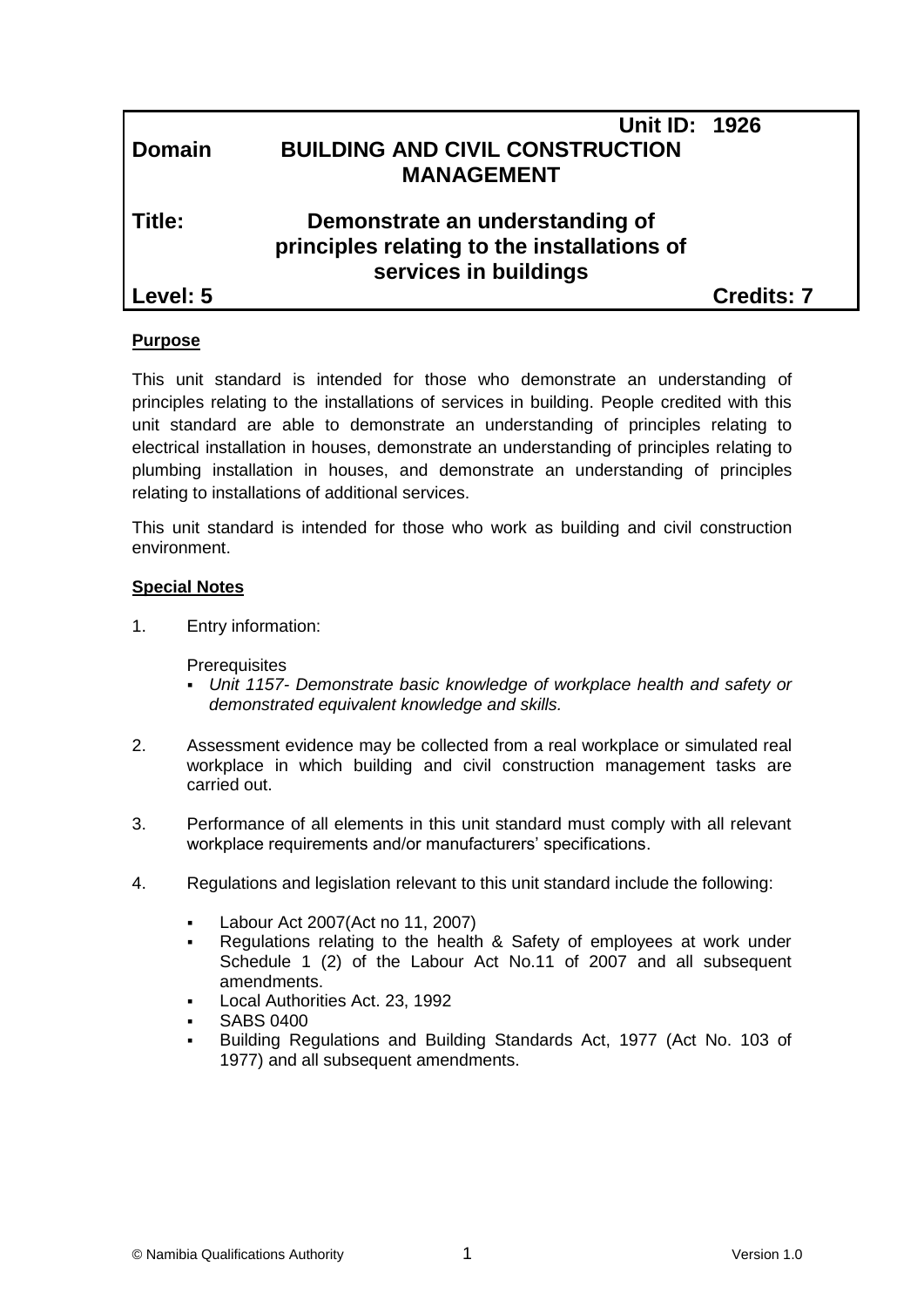#### **Quality Assurance Requirements**

This unit standard and others within this subfield may be awarded by institutions which meet the accreditation requirements set by the Namibia Qualifications Authority and the Namibia Training Authority and which comply with the national assessment and moderation requirements. Details of specific accreditation requirements and the national assessment arrangements are available from the Namibia Qualifications Authority and the Namibia Training Authority on [www.nta.com.na.](http://www.nta.com.na/)

## **Elements and Performance Criteria**

**Elements 1: Demonstrate an understand of principles relating to electrical installation in houses**

#### **Performance Criteria**

- 1.1 Generation, transmission and distribution of electricity supply is explained.
- 1.2 Equipment and components used for electrical installations are explained.
- 1.3 Uses of circuits and wiring in electrical installations are explained.

## **Element 2: Demonstrate an understand of principles relating to plumbing installation in houses**

#### **Range**

Components used in plumbing installations may include but not limited to pipes, fittings, materials, joints, taps and valves.

#### **Performance Criteria**

- 2.1 Components used in water installations are identified and their application explained.
- 2.2 Hydraulic principles are explained.
- 2.3 Classification, types and application of sanitary appliances and components are explained.
- 2.4 Drain components are identified and their application explained.
- 2.5 Performance requirements for drainage are identified.
- 2.6 Procedures relating to the testing of drainage systems are explained.